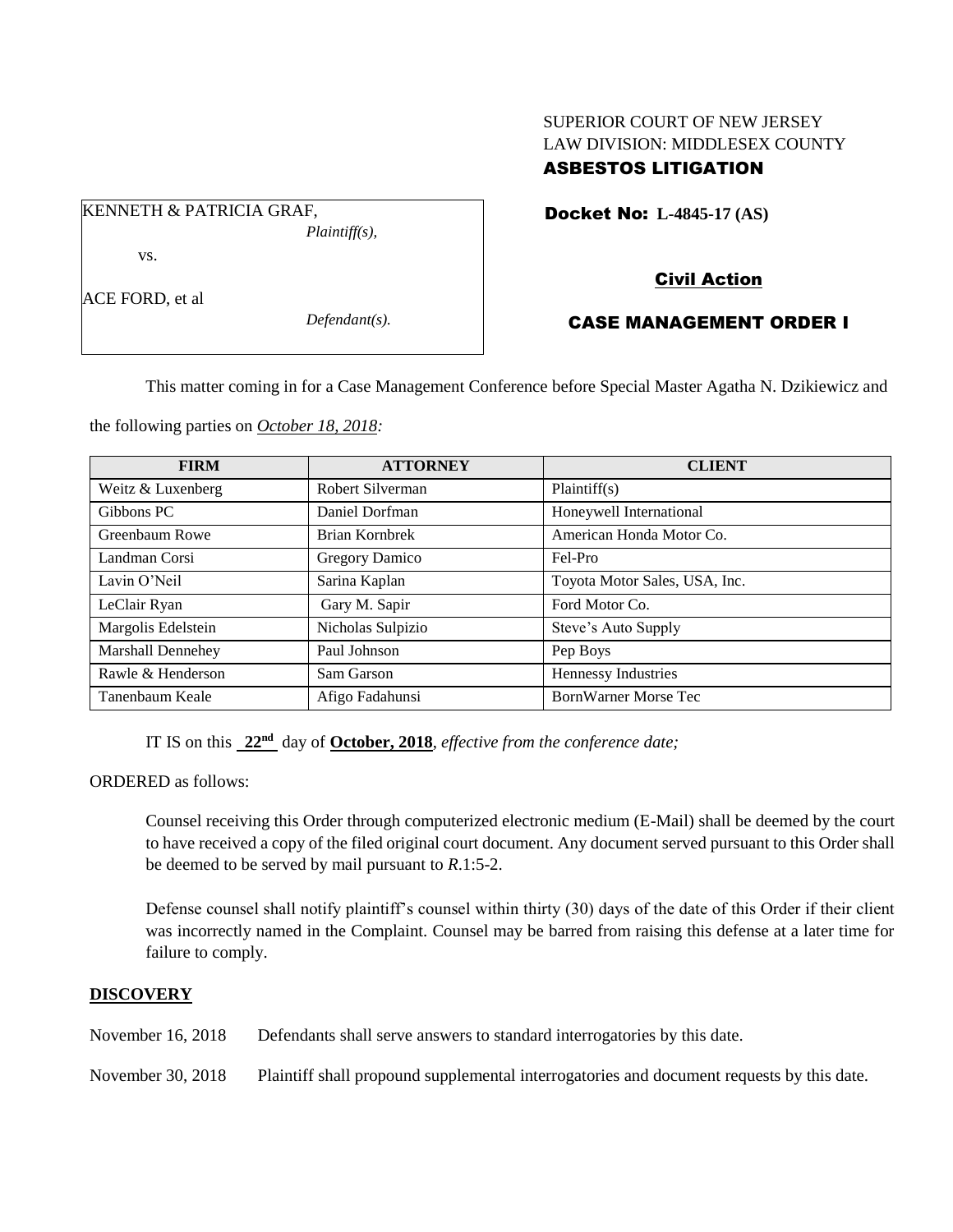| January 11, 2019        | Defendants shall serve answers to supplemental interrogatories and document requests by this<br>date.                                                                                                       |  |
|-------------------------|-------------------------------------------------------------------------------------------------------------------------------------------------------------------------------------------------------------|--|
| November 30, 2018       | Defendants shall propound supplemental interrogatories and document requests by this date.                                                                                                                  |  |
| January 11, 2019        | Plaintiff shall serve answers to supplemental interrogatories and document requests by this<br>date.                                                                                                        |  |
| March 29, 2019          | Fact discovery, including depositions, shall be completed by this date. Plaintiff's counsel shall<br>contact the Special Master within one week of this deadline if all fact discovery is not<br>completed. |  |
| March 29, 2019          | Depositions of corporate representatives shall be completed by this date.                                                                                                                                   |  |
| <b>EARLY SETTLEMENT</b> |                                                                                                                                                                                                             |  |

# **EARLY SETTLEMENT**

June 14, 2019 Settlement demands shall be served on all counsel and the Special Master by this date.

#### **SUMMARY JUDGMENT MOTION PRACTICE**

| June 14, 2019 | Plaintiff's counsel shall advise, in writing, of intent not to oppose motions by this date. |
|---------------|---------------------------------------------------------------------------------------------|
| June 28, 2019 | Summary judgment motions shall be filed no later than this date.                            |
| July 26, 2019 | Last return date for summary judgment motions.                                              |

## **MEDICAL DEFENSE**

| May 31, 2019    | Plaintiff shall serve medical expert reports by this date.                                                                                                                                         |
|-----------------|----------------------------------------------------------------------------------------------------------------------------------------------------------------------------------------------------|
| May 31, 2019    | Upon request by defense counsel, plaintiff is to arrange for the transfer of pathology specimens<br>and x-rays, if any, by this date.                                                              |
| August 30, 2019 | Defendants shall identify its medical experts and serve medical reports, if any, by this date. In<br>addition, defendants shall notify plaintiff's counsel (as well as all counsel of record) of a |

## **LIABILITY EXPERT REPORTS**

May 31, 2019 Plaintiff shall identify its liability experts and serve liability expert reports or a certified expert statement by this date or waive any opportunity to rely on liability expert testimony.

joinder in an expert medical defense by this date.

August 30, 2019 Defendants shall identify its liability experts and serve liability expert reports, if any, by this date or waive any opportunity to rely on liability expert testimony.

 $\_$  ,  $\_$  ,  $\_$  ,  $\_$  ,  $\_$  ,  $\_$  ,  $\_$  ,  $\_$  ,  $\_$  ,  $\_$  ,  $\_$  ,  $\_$  ,  $\_$  ,  $\_$  ,  $\_$  ,  $\_$  ,  $\_$  ,  $\_$  ,  $\_$  ,  $\_$  ,  $\_$  ,  $\_$  ,  $\_$  ,  $\_$  ,  $\_$  ,  $\_$  ,  $\_$  ,  $\_$  ,  $\_$  ,  $\_$  ,  $\_$  ,  $\_$  ,  $\_$  ,  $\_$  ,  $\_$  ,  $\_$  ,  $\_$  ,